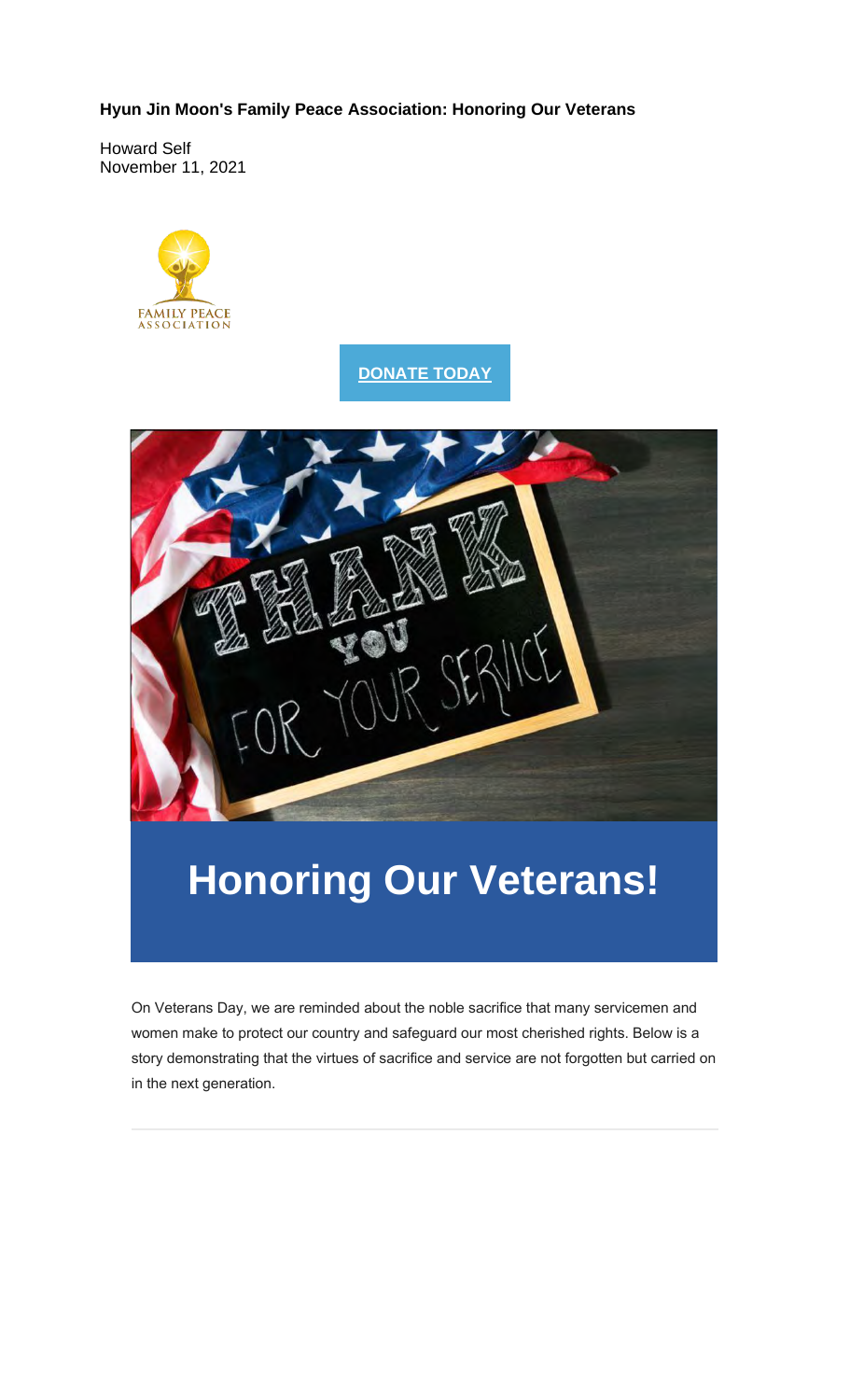

### **Building the Foundations of Freedom**

Six Boy Scouts were getting their Eagle – the highest rank for the Boy Scouts of America. It was a long day. At the close of each ceremony, two elderly gentlemen decked out in their dark blue, gold braid studded Veterans of Foreign Wars uniforms came forward to address each Eagle and his family.

"On behalf of the Veterans of Foreign Wars, we would like to congratulate you on your Eagle. We are proud of you, and know we are leaving the country in good hands. Goodness knows we need it."

Those words from two men who put their lives on the line in service not only for Americans but also freedom-loving people around the world put into perspective what it takes to secure and protect the foundations of freedom. (Read On!)

> **READ MORE STORIES DONATE TODAY**

**D** Forward the newsletter to a friend!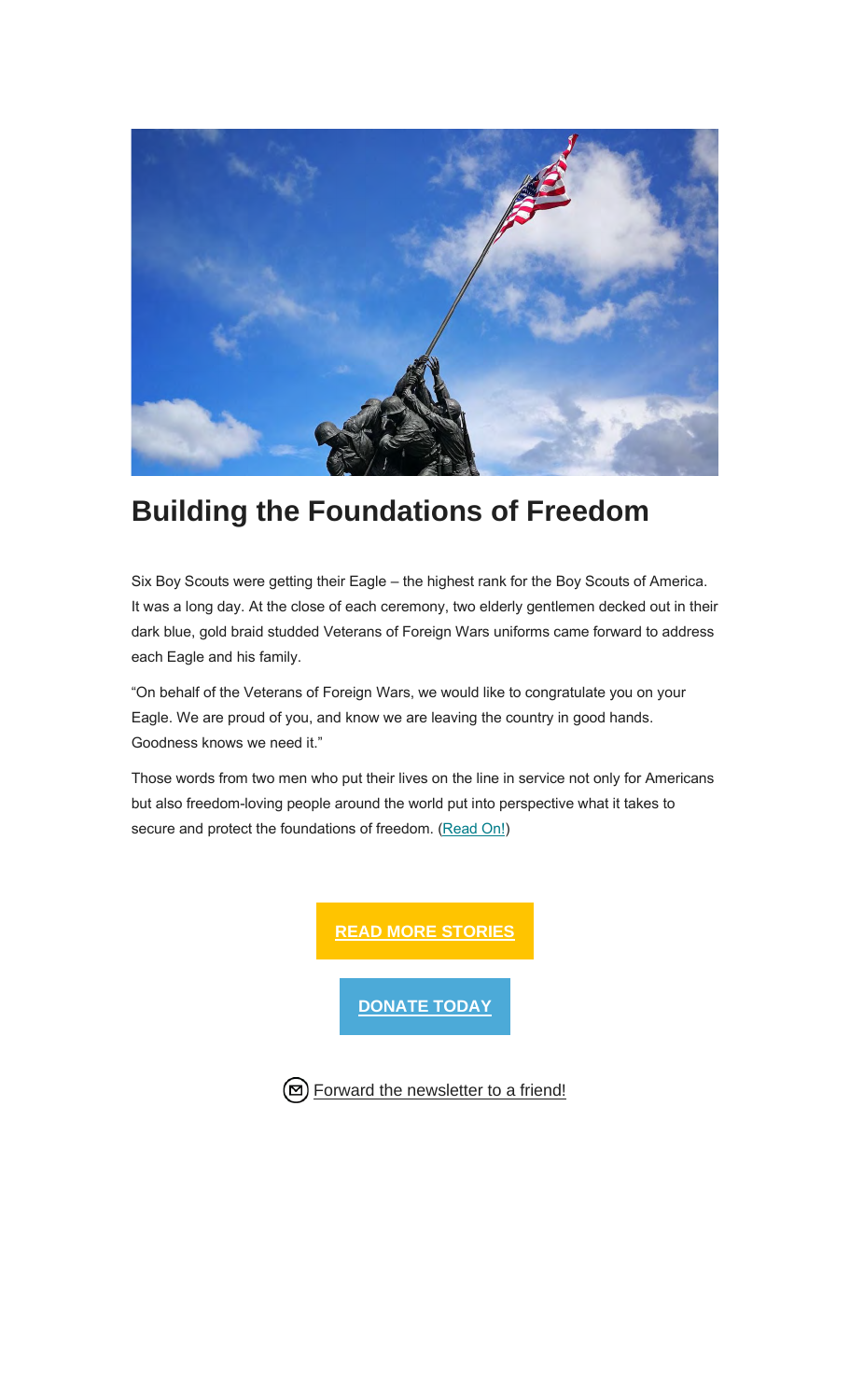



Help & Contact Security Report Inappropriate Content Feedback English  $\wedge$ ©1999-2021 PayPal, Inc. All rights reserved. | Privacy Legal Policy updates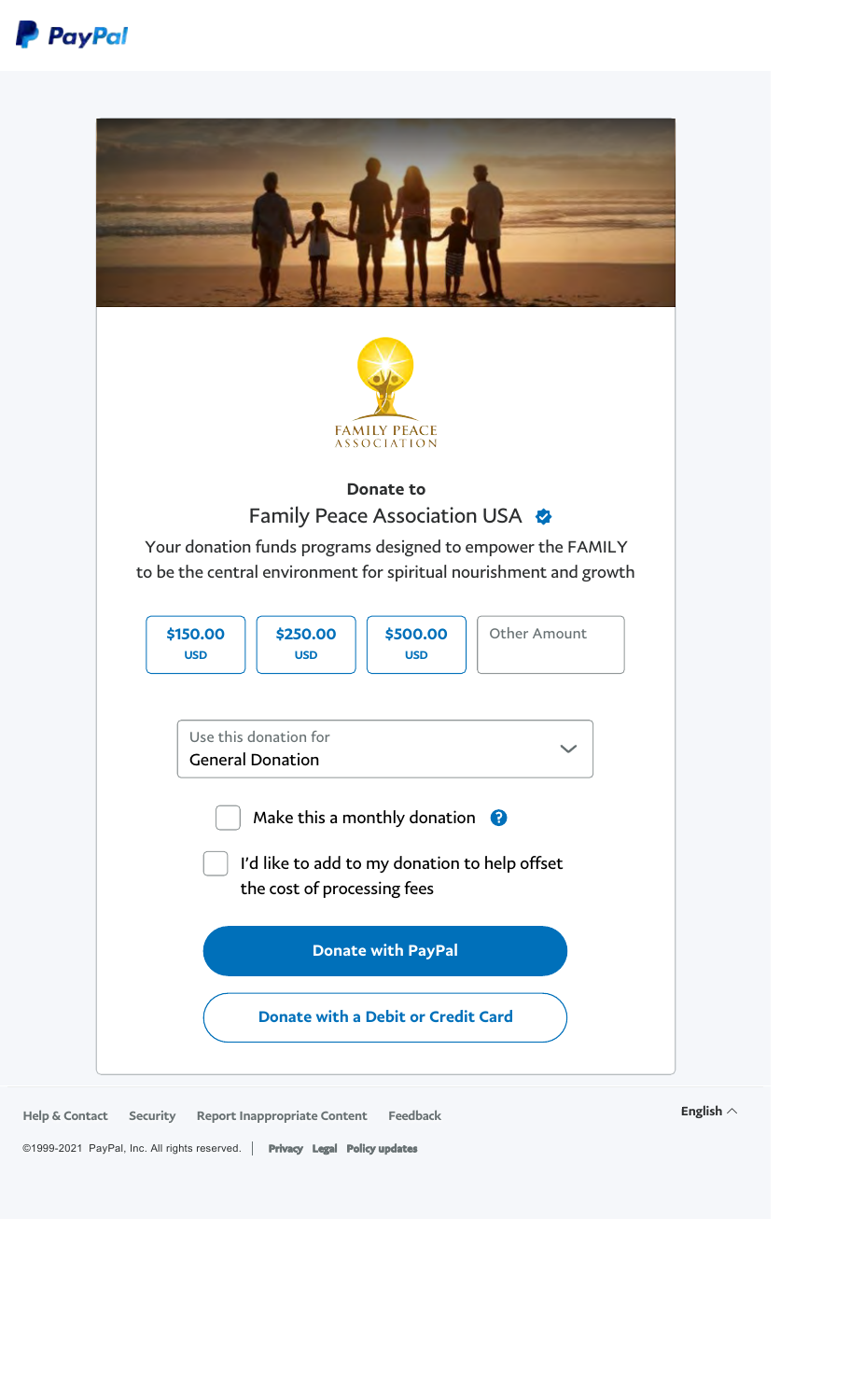

## **Building the Foundations of Freedom**

Nov 10, 2021 | 0 comments



Six Boy Scouts were getting their Eagle – the highest rank for the Boy Scouts of America. It was a long day. At the close of each ceremony, two elderly gentlemen decked out in their dark blue, gold braid studded Veterans of Foreign Wars uniforms came forward to address each Eagle and his family.

"On behalf of the Veterans of Foreign Wars, we would like to congratulate you on your Eagle. We are proud of you, and know we are leaving the country in good hands. Goodness knows we need it."

Those words from two men who put their lives on the line in service not only for Americans but also freedom-loving people around the world put into perspective what it takes to secure and protect the foundations of freedom.

The VFW men represent men and women in the past, present and future who paved the way at the risk of their lives for a dream of a world where everyone has the God-given right to life, liberty and the pursuit of happiness, a dream that many around the world also long for.

Their confidence mixed with a quiet plea signifies that without men and women who are committed to this dream, not only in the military but in the building of nations, the foundations of freedom cannot stand.